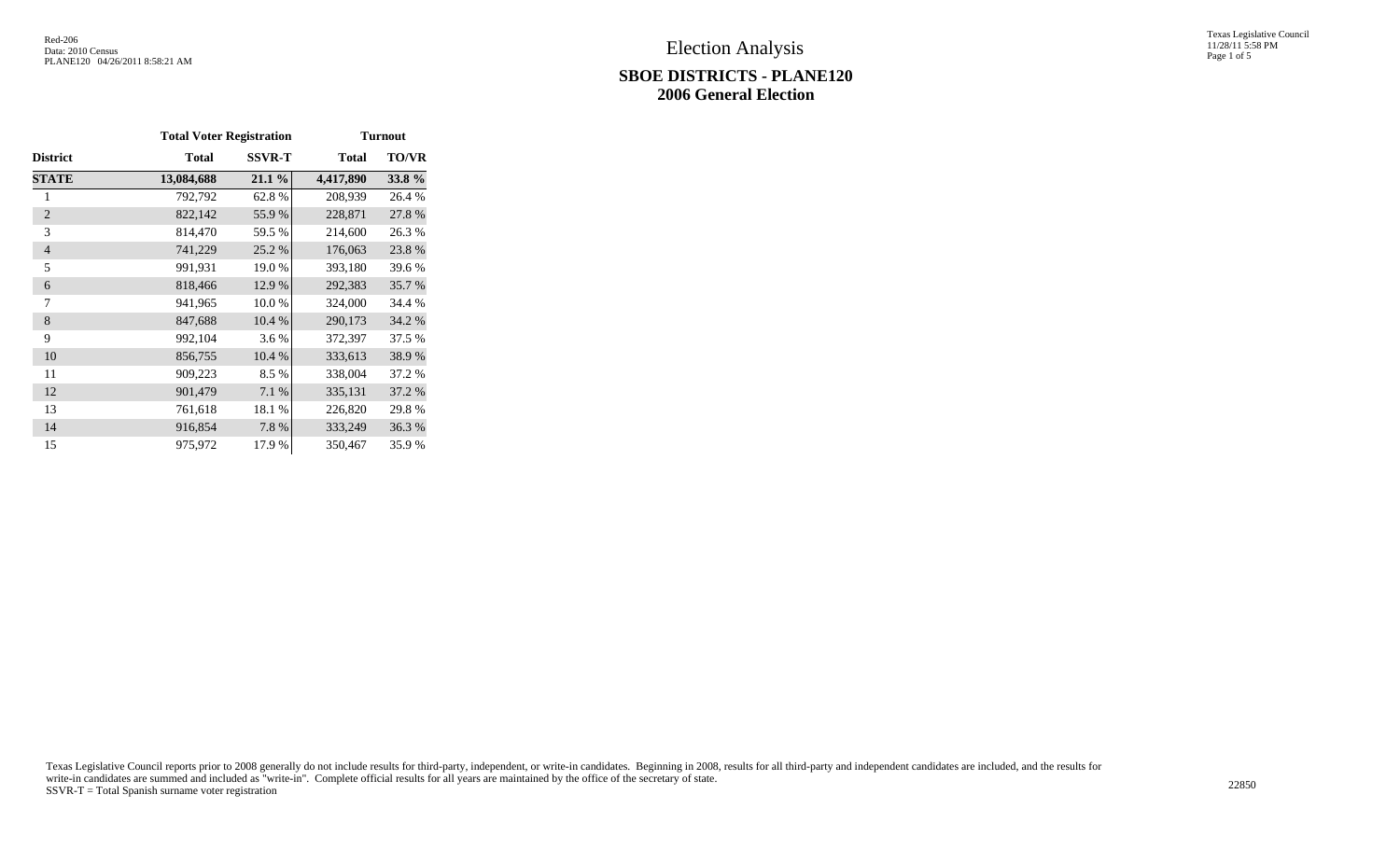|                 | <b>U.S. SEN</b>                   |        |                  |        |                  | <b>GOVERNOR</b> |                    |               |                |               |        |                   | <b>LT. GOVERNOR</b> |                | <b>ATTORNEY GEN</b> |          |                  |               |                    |               |
|-----------------|-----------------------------------|--------|------------------|--------|------------------|-----------------|--------------------|---------------|----------------|---------------|--------|-------------------|---------------------|----------------|---------------------|----------|------------------|---------------|--------------------|---------------|
| <b>District</b> | Radnofsky-D<br><b>Hutchison-R</b> |        | Perry-R          |        | <b>Bell-D</b>    |                 |                    | Friedman-I    |                | Strayhorn-I   |        | <b>Dewhurst-R</b> |                     | Alvarado-D     |                     | Abbott-R |                  | Van Os-D      |                    |               |
| <b>STATE</b>    | 2,662,572 63.1 %                  |        | 1,556,462 36.9 % |        | 1,717,503 39.3 % |                 | $1,311,346$ 30.0 % |               | 546,799 12.5 % |               |        | 797,963 18.2 %    | 2,515,493 60.8 %    |                | 1,619,457           | $39.2\%$ | 2,556,297 61.5 % |               | $1,600,365$ 38.5 % |               |
|                 | 110,451                           | 55.8 % | 87,320           | 44.2 % |                  | 72,865 35.4 %   | 67,471             | 32.7 %        |                | 24,229 11.8 % | 41,493 | 20.1 %            |                     | 97,649 50.1 %  | 97,338              | 49.9 %   |                  | 99,798 51.8 % | 92,693             | 48.2 %        |
|                 | 126,344                           | 58.5 % | 89,528           | 41.5 % |                  | 81,500 36.1 %   | 73,201             | 32.4 %        |                | 24,716 10.9 % | 46,652 | 20.6 %            |                     | 115,241 53.8 % | 98,896              | 46.2 %   | 118,563 55.8 %   |               | 93,744             | 44.2 %        |
|                 | 96,642 47.8 %                     |        | 105,425 52.2 %   |        |                  | 56,932 27.0 %   | 83,072             | 39.5 %        | 24,964         | 11.9 %        | 45,512 | 21.6 %            | 85,111              | 42.8 %         | 113,618             | 57.2 %   | 90,985           | 46.0 %        | 106,771            | 54.0 %        |
|                 | 53,576 32.1 %                     |        | $113,480$ 67.9 % |        | 34,757           | 19.8 %          | 104,827            | 59.6 %        | 15,234         | 8.7 %         | 21,137 | 12.0%             |                     | 49,663 29.4 %  | 119,377             | 70.6 %   |                  | 54,078 31.8 % | 115,762 68.2 %     |               |
|                 | 226,314                           | 60.6 % | 147,096          | 39.4 % | 141,963          | 36.6 %          | 119,674            | 30.9 %        | 57,982         | 15.0 %        | 68,173 | 17.6 %            | 217,384             | 59.8 %         | 145,926             | 40.2 %   | 221,582 60.6 %   |               | 144,221            | 39.4 %        |
| 6               | 184,314 65.8 %                    |        | 95,920 34.2 %    |        | 125,019          | 42.8%           | 78,095             | 26.7 %        | 44,383         | 15.2 %        | 44,734 | 15.3%             | 181,161             | 65.7 %         | 94,626              | 34.3 %   | 187,407 66.9 %   |               | 92,767             | 33.1 %        |
|                 | 196,871                           | 63.5 % | 113,274          | 36.5 % | 127,738          | 39.6 %          | 93,508             | 29.0 %        | 48,601         | 15.1 %        | 52,736 | 16.3 %            | 187,990             | 61.8 %         | 116,367             | 38.2 %   | 188,780 61.7 %   |               | 117,269            | 38.3 %        |
| 8               | 199,098                           | 71.9 % | 77,748           | 28.1 % | 131,034          | 45.3 %          |                    | 60,396 20.9 % | 46,741         | $16.2\%$      | 50,838 | 17.6%             | 192,271             | 71.0 %         | 78,655              | 29.0 %   | 195,587 71.3 %   |               | 78,754             | 28.7 %        |
| 9               | 248,757                           | 70.1 % | 106,301          | 29.9 % | 165,234          | 45.0 %          | 90,206             | 24.6 %        | 36,456         | 9.9 %         | 75,410 | 20.5 %            | 236,565             | 68.3 %         | 109,867             | 31.7 %   | 235,772 67.4 %   |               | 113,894            | 32.6 %        |
| 10              | 198,299 62.4 %                    |        | 119,742 37.6 %   |        | 124,400          | 37.9 %          | 100,086 30.5 %     |               |                | 41,166 12.5 % | 62,907 | 19.1%             |                     | 190,726 61.6 % | 118,868             | 38.4 %   | 194,225 62.1 %   |               | 118,316 37.9 %     |               |
| 11              | 229,960                           | 70.2 % | 97,427           | 29.8 % | 150,051          | 44.6 %          | 87,784             | 26.1 %        |                | 39,819 11.8 % | 59,006 | 17.5 %            | 215,834             | 67.5 %         | 103,723             | 32.5 %   | 218,076 67.8 %   |               | 103,610 32.2 %     |               |
| 12              | 218,012 67.4 %                    |        | 105,365          | 32.6 % | 149,664          | 45.1 %          |                    | 93,711 28.2 % |                | 39,276 11.8 % | 49,071 | 14.8 %            | 207,349             | 65.8%          | 107,838             | 34.2 %   | 208,186 65.9 %   |               | 107,620 34.1 %     |               |
| 13              | 86,307                            | 39.6 % | 131,701          | 60.4 % | 54.607           | 24.4 %          | 119,397            | 53.3 %        | 17,680         | 7.9 %         | 32,531 | 14.5 %            |                     | 76,952 35.9 %  | 137,126             | 64.1 %   |                  | 80,597 37.4 % | 135,089            | 62.6 %        |
| 14              | 230,307                           | 72.1 % | 89,095           | 27.9 % | 142,556 43.4 %   |                 | 75,668             | 23.0 %        |                | 39,624 12.1 % | 70,864 | 21.6 %            | 217,265             | 69.8%          | 94,124              | 30.2 %   | 217,241          | 69.2 %        |                    | 96,542 30.8 % |
| 15              | 257,320                           | 77.0 % | 77,040           | 23.0 % | 159,183          | 46.0%           | 64,250             | 18.6 %        | 45,928         | 13.3 %        | 76,899 | 22.2 %            | 244,332             | 74.6 %         | 83,108              | 25.4 %   | 245,420 74.7 %   |               | 83,313             | 25.3 %        |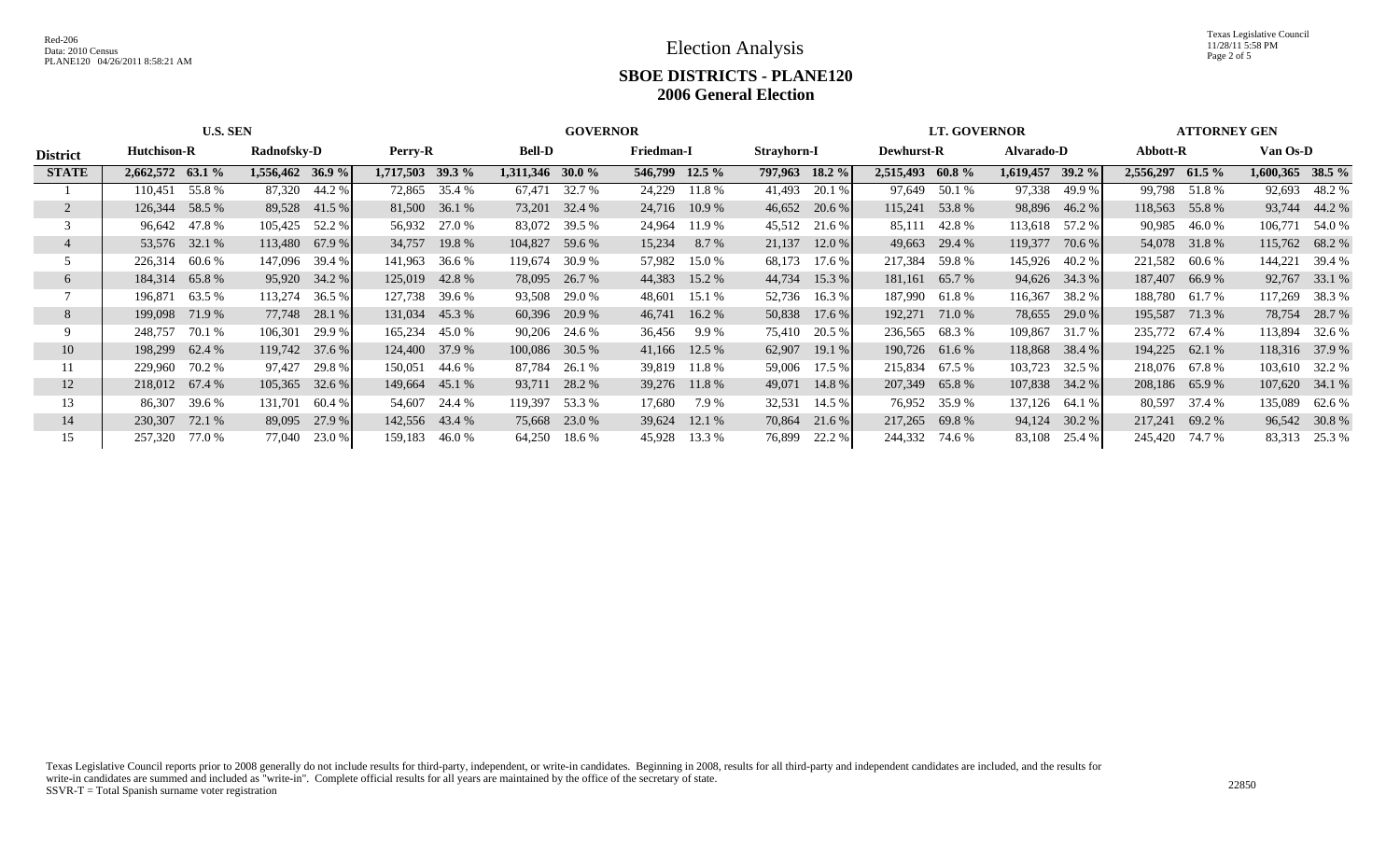|                 | <b>COMPTROLLER</b>         |        |                                        |                 | <b>LAND COMM</b> |                               |                  |               | <b>AG COMM</b>   |                                  |                  |        | <b>RR COMM 3</b> |                |           |          | <b>SUP CT CHIEF</b> |               |        |                |
|-----------------|----------------------------|--------|----------------------------------------|-----------------|------------------|-------------------------------|------------------|---------------|------------------|----------------------------------|------------------|--------|------------------|----------------|-----------|----------|---------------------|---------------|--------|----------------|
| <b>District</b> | <b>Head-D</b><br>$Combs-R$ |        | <b>Patterson-R</b><br><b>Hathcox-D</b> |                 |                  | <b>Staples-R</b><br>Gilbert-D |                  |               |                  | <b>Jones-R</b><br><b>Henry-D</b> |                  |        | Jefferson-R      |                | Oxford-L  |          |                     |               |        |                |
| <b>STATE</b>    | 2,548,096 61.6 %           |        | $1,586,618$ 38.4 %                     |                 | 2,318,093 57.4 % |                               | 1,723,359 42.6 % |               | 2.307.975 56.7 % |                                  | 1,761,218 43.3 % |        | 2,270,300 56.4 % |                | 1,754,302 | 43.6 $%$ | 2,576,539           | <b>76.3</b> % |        | 799,988 23.7 % |
|                 | 102,559                    | 53.2 % | 90,390                                 | 46.8%           | 90.273           | 47.8 %                        |                  | 98,712 52.2 % | 85,680           | 45.5 %                           | 102,542 54.5 %   |        |                  | 85,826 46.8%   | 97,586    | 53.2 %   | 106,787             | 70.7 %        | 44,324 | 29.3 %         |
|                 | 120,695                    | 56.7 % |                                        | 92,326 43.3 %   | 105,087          | 50.6 %                        | 102,428          | 49.4 %        |                  | 100,056 48.3 %                   | 106,923          | 51.7 % |                  | 99,061 48.7 %  | 104,143   | 51.3%    | 120,915             | 73.4 %        | 43,750 | 26.6 %         |
|                 | 91.800                     | 46.5 % | 105,469                                | 53.5 %          |                  | 76,196 39.3 %                 | 117,887          | 60.7 %        | 76,234           | 39.1 %                           | 118,912          | 60.9 % |                  | 76,628 40.3 %  | 113,546   | 59.7 %   |                     | 96,882 66.7 % | 48,381 | 33.3 %         |
|                 | 49,642 29.3 %              |        | 119,554                                | 70.7 %          | 44,134           | 26.5 %                        | 122,711          | 73.5 %        | 43,351           | 25.9 %                           | 124,230          | 74.1 % |                  | 42,800 25.9 %  | 122,745   | 74.1 %   |                     | 55,396 60.5 % | 36,225 | 39.5 %         |
|                 | 227,218 62.4 %             |        | 136,925                                | 37.6 %          | 200,502          | 56.2 %                        | 156,346 43.8 %   |               | 200,853          | 56.0%                            | 157,698          | 44.0 % |                  | 202,446 57.0 % | 152,760   | 43.0 %   | 229,673 71.0 %      |               | 93,942 | 29.0 %         |
|                 | 184,234                    | 66.2%  |                                        | 94,172 33.8 %   | 173,222          | 63.8%                         | 98,304           | 36.2 %        | 171,949          | 63.0 %                           | 101,042          | 37.0 % |                  | 171,396 63.1 % | 100,342   | 36.9%    | 188,037             | 79.3 %        | 49,121 | 20.7 %         |
|                 | 185,481                    | 61.1 % | 118,272                                | 38.9%           | 176,822          | 59.0 %                        | 122,933          | 41.0 %        | 173,006 57.5 %   |                                  | 127,708          | 42.5 % |                  | 166,279 55.7 % | 132,153   | 44.3 %   | 187,923 77.2 %      |               | 55,391 | 22.8 %         |
| 8               | 192,280                    | 70.6 % |                                        | $80,212$ 29.4 % | 182,270          | 68.4 %                        | 84,364           | 31.6 %        | 183,922 68.1 %   |                                  | 86,078           | 31.9 % |                  | 177,452 66.3 % | 90,040    | 33.7 %   | 194,489 81.6 %      |               |        | 43,770 18.4 %  |
|                 | 231,499                    | 66.6 % | 116,319                                | 33.4 %          | 216,281          | 63.8 %                        | 122,918          | 36.2 %        | 222,821          | 64.3 %                           | 123,791          | 35.7 % | 210,137          | 61.4 %         | 132,079   | 38.6 %   | 235,015 81.3 %      |               | 54,065 | 18.7 %         |
| 10              | 194,149                    | 62.8%  | 114,849 37.2 %                         |                 | 172,949          | 57.4 %                        | 128,590          | 42.6 %        | 172,560          | 56.6 %                           | 132,089          | 43.4 % | 169,227          | 56.1 %         | 132,326   | 43.9 %   | 194,054             | 72.1 %        | 74,929 | 27.9 %         |
| 11.             | 218,030                    | 68.4 % | 100,516 31.6 %                         |                 | 199,026          | 64.0 %                        | 112,137          | 36.0%         | 200,306          | 64.0 %                           | 112,826          | 36.0%  | 199,734          | 64.0 %         | 112,505   | 36.0%    | 218,076             | 79.5 %        | 56,226 | 20.5 %         |
| 12              | 208,745 66.5 %             |        | 105,029                                | 33.5 %          | 190,757          | 62.5 %                        | 114,488 37.5 %   |               |                  | 192,431 62.6 %                   | 114,919          | 37.4 % |                  | 192,336 62.8%  | 113,811   | 37.2 %   | 206,973             | 78.2 %        |        | 57,740 21.8 %  |
| 13              | 77,491 36.2 %              |        | 136,621                                | 63.8%           | 67.148           | 31.8 %                        | 143,807          | 68.2 %        |                  | 67,716 32.0 %                    | 144,008          | 68.0 % |                  | 67,692 32.3 %  | 141,740   | 67.7 %   |                     | 80,343 64.2 % | 44.788 | 35.8 %         |
| 14              | 216,870                    | 69.7 % | 94,227                                 | 30.3%           | 197,685          | 65.3%                         | 105,200          | 34.7 %        | 197,584          | 64.6 %                           | 108,209          | 35.4 % |                  | 187,896 63.2 % | 109,335   | 36.8%    | 217,724             | 80.4 %        | 52,974 | 19.6 %         |
|                 | 247,403                    | 75.2 % | 81,737                                 | 24.8%           | 225,741          | 70.9%                         | 92,534           | 29.1 %        | 219,506          | 68.6 %                           | 100,243          | 31.4 % | 221,390          | 69.1 %         | 99,191    | 30.9%    | 244,252             | 84.6 %        | 44,362 | 15.4 %         |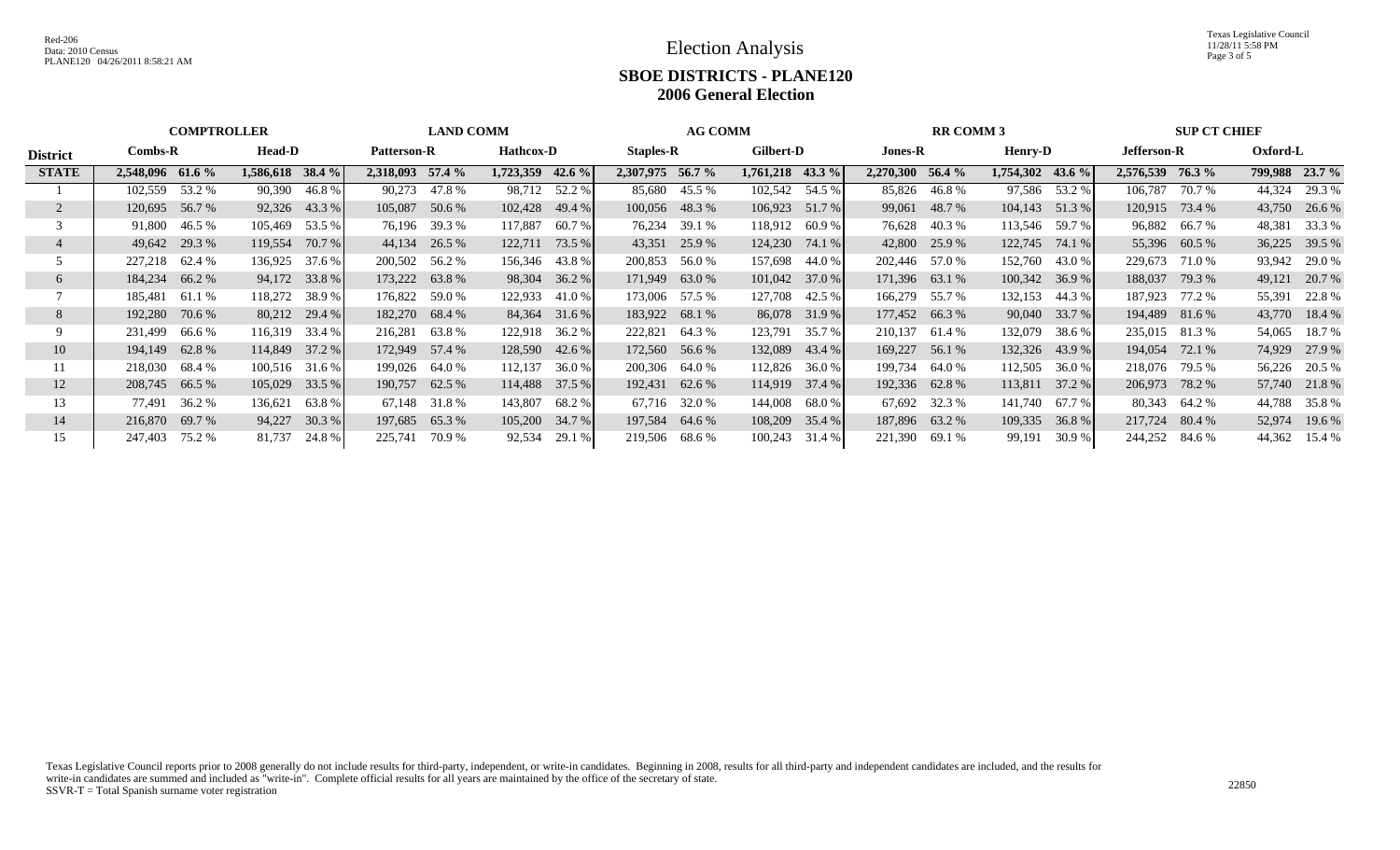Texas Legislative Council 11/28/11 5:58 PM Page 4 of 5

|                 |                             | SUP CT 2           |                       | <b>SUP CT 4</b>   |                     | <b>SUP CT 6</b>        |                   | <b>SUP CT 8</b>  | <b>CCA PRES JUDGE</b> |                   |  |  |
|-----------------|-----------------------------|--------------------|-----------------------|-------------------|---------------------|------------------------|-------------------|------------------|-----------------------|-------------------|--|--|
| <b>District</b> | Willett-R<br><b>Moody-D</b> |                    | <b>Medina-R</b>       | <b>Adkins-L</b>   |                     | Phillippi-L<br>Hecht-R |                   | Cookingham-L     | <b>Keller-R</b>       | <b>Molina-D</b>   |  |  |
| <b>STATE</b>    | 2,136,570 53.2 %            | 46.8%<br>1,879,699 | 2,559,324<br>$75.5\%$ | $831,155$ 24.5 %  | 2,561,260<br>75.9 % | $811,974$ 24.1 %       | 2,564,210 76.3 %  | 796,225 23.7 %   | 2,347,043<br>56.6 %   | 1,797,176 43.4 %  |  |  |
|                 | 39.2 %<br>74,065            | 114,922<br>60.8 %  | 112.413<br>71.8 %     | 28.2 %<br>44,148  | 105,505<br>69.1 %   | 47,132<br>30.9 %       | 107,089<br>70.3 % | 45,281<br>29.7 % | 87,689<br>45.0 %      | 55.0 %<br>107,175 |  |  |
|                 | 92,439<br>45.0 %            | 112,860<br>55.0 %  | 73.7 %<br>123,626     | 44,184<br>26.3 %  | 121,067<br>73.6 %   | 43,428<br>26.4 %       | 121,222<br>74.0 % | 42,697<br>26.0%  | 104,134<br>49.0 %     | 108,579<br>51.0%  |  |  |
|                 | 35.3 %<br>68.071            | 64.7 %<br>125,013  | 65.3 %<br>97,161      | 34.7 %<br>51,597  | 94,347<br>64.4 %    | 35.6 %<br>52,083       | 95,992<br>66.1 %  | 49,251<br>33.9 % | 79,065 39.3 %         | 122,164<br>60.7 % |  |  |
|                 | 23.6 %<br>39,279            | 127,474<br>76.4 %  | 57,679<br>61.3%       | 36,338 38.7 %     | 54,579<br>59.1 %    | 37,742 40.9 %          | 54,275<br>59.4 %  | 37,077<br>40.6 % | 25.0 %<br>42,540      | 127,295<br>75.0 % |  |  |
|                 | 52.1 %<br>184,813           | 169,646<br>47.9 %  | 222,977<br>69.0 %     | 100,370<br>31.0 % | 224,333<br>69.5 %   | 98,408<br>30.5 %       | 224,257<br>69.8 % | 96,857<br>30.2 % | 207,027<br>56.0 %     | 162,748<br>44.0 % |  |  |
| 6               | 162,176 59.7 %              | 40.3 %<br>109,647  | 79.1 %<br>188,127     | 49,565<br>20.9 %  | 187,293<br>79.1 %   | 49,362<br>20.9 %       | 185,401<br>78.9 % | 49,570<br>21.1 % | 173,693<br>62.6 %     | 103,709<br>37.4 % |  |  |
|                 | 54.1 %<br>160,319           | 45.9%<br>136,281   | 186,452<br>76.3 %     | 23.7 %<br>57,804  | 187,793<br>77.3 %   | 22.7 %<br>55,149       | 188,845<br>77.7 % | 54,080<br>22.3 % | 172,130<br>56.4 %     | 133,131<br>43.6 % |  |  |
| 8               | 64.0 %<br>170,149           | 36.0 %<br>95,596   | 80.8%<br>192,614      | 19.2 %<br>45,661  | 193,150 81.4 %      | 44,019<br>18.6 %       | 192,942 81.5 %    | 18.5 %<br>43,845 | 182,824<br>66.9%      | 90,587<br>33.1 %  |  |  |
|                 | 201,455<br>60.0%            | 134,187<br>40.0 %  | 79.4 %<br>229,135     | 59,605<br>20.6 %  | 233,112 80.9 %      | 55,113<br>19.1%        | 234,478<br>81.4 % | 53,498<br>18.6 % | 218,207<br>63.4 %     | 126,068<br>36.6 % |  |  |
| 10              | 157,339<br>52.8%            | 47.2 %<br>140,635  | 70.9 %<br>189,663     | 77,849<br>29.1 %  | 192,130 71.5 %      | 76,458<br>28.5 %       | 192,307<br>71.9 % | 75,099<br>28.1 % | 175,859<br>56.3%      | 136,271<br>43.7 % |  |  |
|                 | 190,425<br>61.5 %           | 38.5 %<br>119,232  | 79.3 %<br>216,800     | 56,450<br>20.7 %  | 218,017<br>79.8 %   | 20.2 %<br>55,197       | 217,735<br>80.1 % | 54,034<br>19.9 % | 206,687<br>64.7 %     | 112,700 35.3 %    |  |  |
| 12              | 59.6 %<br>180,950           | 122,426<br>40.4 %  | 77.9 %<br>205,450     | 58,442 22.1 %     | 207,726<br>78.4 %   | 57,155<br>21.6 %       | 206,641 78.5 %    | 56,691<br>21.5 % | 63.2 %<br>197,521     | 115,070 36.8 %    |  |  |
| 13              | 30.0 %<br>62,752            | 146,737<br>70.0 %  | 81,732<br>64.8 %      | 35.2 %<br>44,451  | 80,333<br>64.3 %    | 35.7 %<br>44,514       | 80,442<br>64.9 %  | 43,562<br>35.1 % | 70,626 32.8 %         | 144,551<br>67.2 % |  |  |
| 14              | 184,728<br>61.3%            | 38.7 %<br>116,784  | 79.2 %<br>214,105     | 20.8 %<br>56,255  | 217,238<br>80.4 %   | 52,885<br>19.6 %       | 218,069<br>80.9%  | 19.1 %<br>51,645 | 202,594<br>65.0%      | 108,902<br>35.0 % |  |  |
| 15              | 65.7 %<br>207,610           | 34.3 %<br>108,259  | 241,390<br>83.3 %     | 48,436<br>16.7 %  | 85.0 %<br>244,637   | 43,329<br>15.0 %       | 85.0 %<br>244,515 | 43,038<br>15.0 % | 226,447<br>69.7 %     | 98,226<br>30.3 %  |  |  |